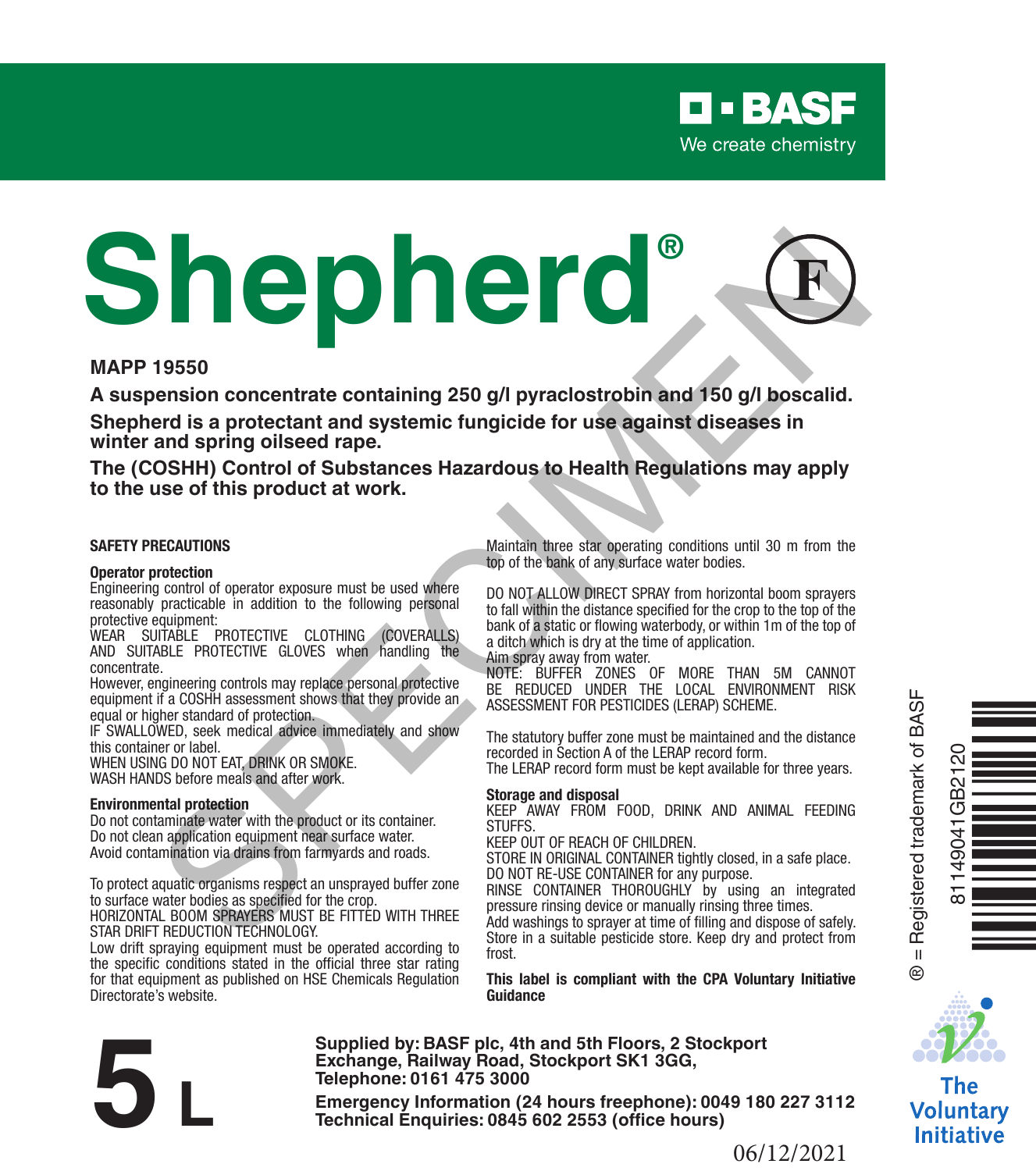# **Shepherd®**

**A suspension concentrate containing 250 g/l pyraclostrobin and 150 g/l boscalid.**

# **Warning**

**Harmful if swallowed or inhaled. Causes skin irritation. May cause an allergic skin reaction. May cause respiratory irritation. Very toxic to aquatic life with long lasting effects.**

| May cause an allergic skin reaction.<br>May cause respiratory irritation.<br>Very toxic to aquatic life with long lasting effects.                                                                                                                                                                                                                                                                                                                                                                                |                                                              |                                |                                                   |  |  |
|-------------------------------------------------------------------------------------------------------------------------------------------------------------------------------------------------------------------------------------------------------------------------------------------------------------------------------------------------------------------------------------------------------------------------------------------------------------------------------------------------------------------|--------------------------------------------------------------|--------------------------------|---------------------------------------------------|--|--|
| Wear protective gloves/clothing/eye protection.<br>If medical advice is needed, have product container or label at hand.<br>Use only outdoors or in a well-ventilated area.<br>Call a POISON CENTRE or doctor/physician if you feel unwell.<br>Store in a well-ventilated place. Keep container tightly closed.<br>Dispose of contents/container to a licensed hazardous-waste<br>disposal contractor or collection site except for empty clean<br>containers which can be disposed of as non-hazardous<br>waste. |                                                              |                                |                                                   |  |  |
| Contains: 1,2-benzisothiazol-3(2H)-one (CAS 2634-33-5)<br>and methylisothiazolinone (CAS 2682-20-4), may produce an<br>allergic reaction.                                                                                                                                                                                                                                                                                                                                                                         |                                                              |                                |                                                   |  |  |
| To avoid risks to human health and the environment, comply<br>with the instructions for use.                                                                                                                                                                                                                                                                                                                                                                                                                      |                                                              |                                |                                                   |  |  |
| <b>IMPORTANT INFORMATION</b>                                                                                                                                                                                                                                                                                                                                                                                                                                                                                      |                                                              |                                |                                                   |  |  |
|                                                                                                                                                                                                                                                                                                                                                                                                                                                                                                                   | FOR USE ONLY AS A PROFESSIONAL FUNGICIDE, as directed below: |                                |                                                   |  |  |
| Crop                                                                                                                                                                                                                                                                                                                                                                                                                                                                                                              | Maximum individual dose                                      | Maximum total dose per<br>crop | Latest time of application                        |  |  |
| Oilseed rape<br>(winter and spring)                                                                                                                                                                                                                                                                                                                                                                                                                                                                               | 0.8 litre product/ha                                         | 0.8 litre product/ha           | 50% of pods have reached<br>final size<br>(GS 75) |  |  |
| Aquatic buffer zone distance: 12 metres                                                                                                                                                                                                                                                                                                                                                                                                                                                                           |                                                              |                                |                                                   |  |  |
| Other specific restrictions:<br>When used on crops with a greater than 5 m aquatic buffer zone, this product must not be applied via hand-held equipment.                                                                                                                                                                                                                                                                                                                                                         |                                                              |                                |                                                   |  |  |
| Applications to oilseed rape (winter) must only be made between GS 14-75 - four leaves unfolded / 50% of pods have<br>reached final size. Applications must not be made between 1 June and 31 October.                                                                                                                                                                                                                                                                                                            |                                                              |                                |                                                   |  |  |

Applications to oilseed rape (spring) must only be made between GS 25-75 - five side shoots detectable / 50% of pods have reached final size. Applications must not be made between 1 June and 31 October.

**READ THE LABEL BEFORE USE. USING THIS PRODUCT IN A MANNER THAT IS INCONSISTENT WITH THE LABEL MAY BE AN OFFENCE. FOLLOW THE CODE OF PRACTICE FOR USING PLANT PROTECTION PRODUCTS.**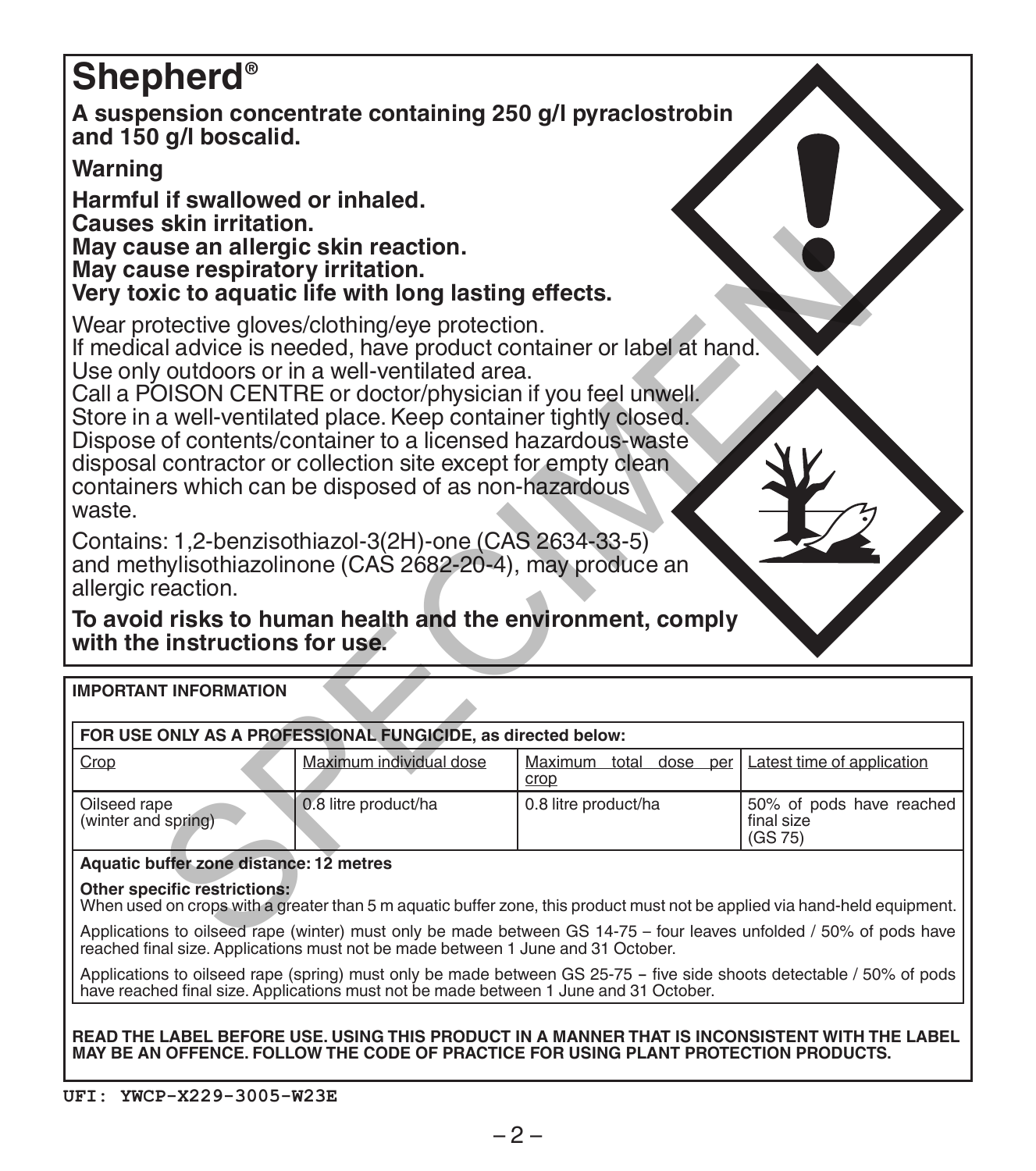# **DIRECTIONS FOR USE**

IMPORTANT: This information is approved as part of the Product Label. All instructions within this section must be read carefully in order to obtain safe and successful use of this product.

Shepherd is a protectant and systemic fungicide for use in winter and spring oilseed rape for the control of *Phoma lingam*/stem canker, Light leaf spot, Sclerotinia stem rot, and Alternaria dark leaf and pod spot.

#### **Restrictions/Warnings**

#### **Disease control**

| and Alternaria dark leaf and pod spot.                                                                                                                                |                                                                                                                                                                                    |  |  |  |
|-----------------------------------------------------------------------------------------------------------------------------------------------------------------------|------------------------------------------------------------------------------------------------------------------------------------------------------------------------------------|--|--|--|
| <b>Restrictions/Warnings</b>                                                                                                                                          |                                                                                                                                                                                    |  |  |  |
| Avoid spray drift on to neighbouring crops and plants outside the target area.                                                                                        |                                                                                                                                                                                    |  |  |  |
| Shepherd represents minimal hazard to bees when used as directed. Consideration<br>should be given to informing bee-keepers when you intend spraying crops in flower. |                                                                                                                                                                                    |  |  |  |
| contact, which may be more severe in lodged crops.                                                                                                                    | A reduction in Sclerotinia control may be observed when high-risk infection conditions<br>occur after flowering, leading to secondary spread of the disease through plant-to-plant |  |  |  |
| <b>Disease control</b>                                                                                                                                                |                                                                                                                                                                                    |  |  |  |
| rape.                                                                                                                                                                 | Shepherd controls Phoma leaf spot and Stem canker, Sclerotinia stem rot, Alternaria<br>dark leaf and pod spot and controls moderate infections of Light leaf spot in oilseed       |  |  |  |
| <b>Disease</b>                                                                                                                                                        | <b>Susceptibility ratings</b>                                                                                                                                                      |  |  |  |
| Phoma leaf spot #                                                                                                                                                     | Control                                                                                                                                                                            |  |  |  |
| Stem canker #                                                                                                                                                         | Control                                                                                                                                                                            |  |  |  |
| Light leaf spot #                                                                                                                                                     | Moderate control                                                                                                                                                                   |  |  |  |
| Sclerotinia stem rot                                                                                                                                                  | Control                                                                                                                                                                            |  |  |  |
| Alternaria dark leaf and pod spot                                                                                                                                     | Moderate Control                                                                                                                                                                   |  |  |  |
|                                                                                                                                                                       | # Ontimum control of Dhoma loof anot/otom conkey and Light loof anot will be septembered                                                                                           |  |  |  |

# Optimum control of Phoma leaf spot/stem canker and Light leaf spot will be achieved where Shepherd is applied in autumn/late winter or in the spring in sequence with an approved fungicide having activity on these diseases.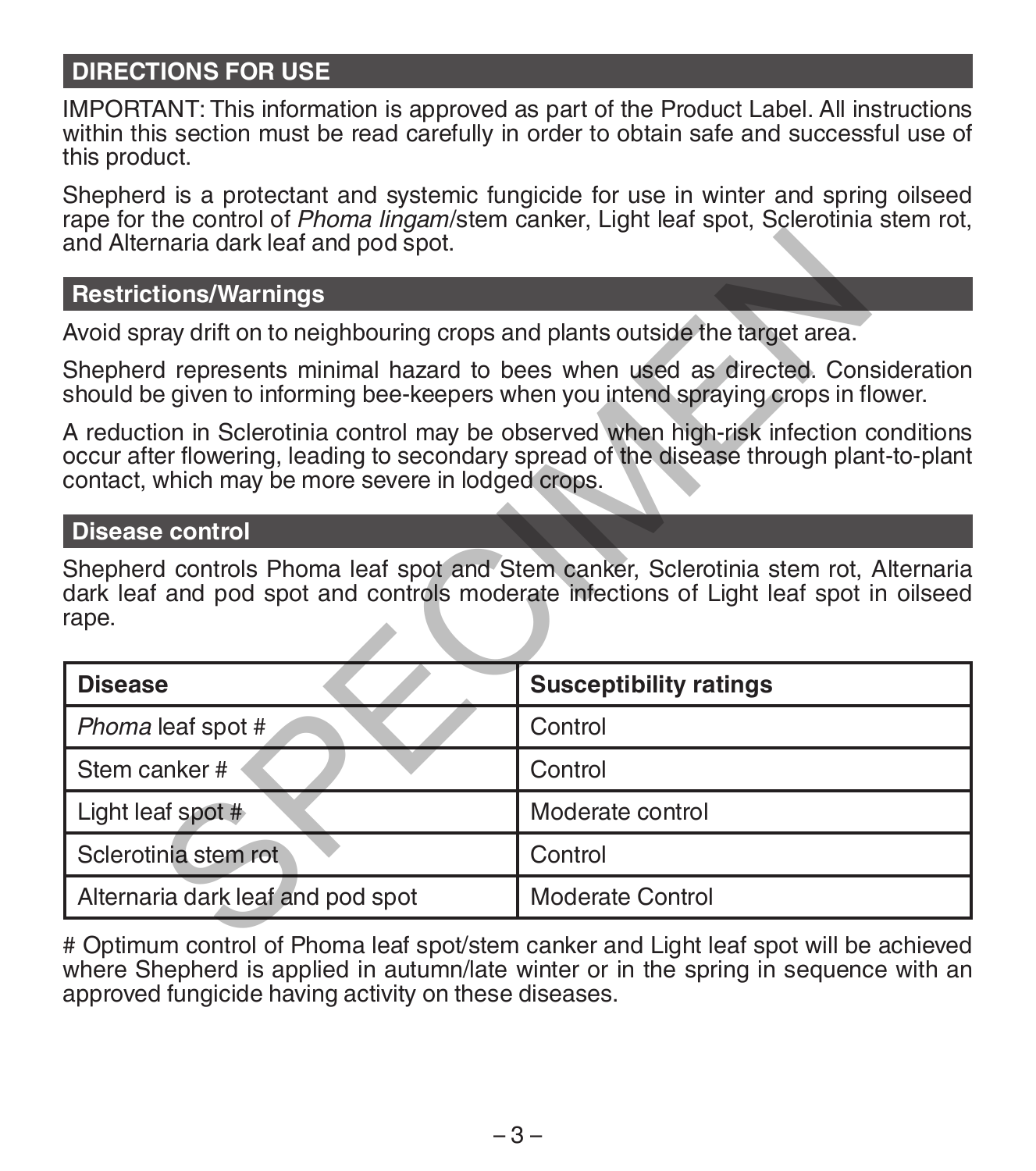| <b>Resistance Management</b> |  |  |                   |  |  |  |
|------------------------------|--|--|-------------------|--|--|--|
|                              |  |  |                   |  |  |  |
| GROUP                        |  |  | <b>FUNGICIDES</b> |  |  |  |

Shepherd contains boscalid, which belongs to the SDHI (carboxamide) group of fungicides and pyraclostrobin, which belongs to the strobilurin QoI group of fungicides. The two active ingredients possess different modes of action, which form part of a resistance management strategy.

The key to resistance management strategies is the reduction of selection pressure. This can be achieved by good agricultural practice which leads to less infection pressure (e.g. crop and stubble hygiene, use of less susceptible varieties, crop rotation, use of healthy seeds etc.).

Risk assessments for the target diseases on oilseed rape indicate a low or medium risk of resistance development. To minimize any possible risk of resistance occurring, Shepherd should be applied in a preventative manner, following the recommendations on the label, and as an integral part of a spray program which includes fungicides with different modes of action. is management strategy.<br>
to resistance management strategies is the reduction of selection<br>
be achieved by good agricultural practice which leads to less infection<br>
p and stubble hygiene, use of less susceptible varieties,

For further advice on resistance management in oilseed rape contact your agronomist or specialist advisor and visit the Fungicide Resistance Action Committee (FRAC) and UK Fungicide Resistance Action Group (FRAG) websites.

#### **Crop Specific Information**

Shepherd can be used on all varieties of winter and spring oilseed rape.

#### **Time of application**

Inspect crops to assess disease development prior to spraying. Apply Shepherd protectively or when disease thresholds have been reached according to appropriate disease support systems.

## **Phoma leaf spot, Stem canker**

Apply Shepherd in the autumn at the first sign of disease. Optimum control will be achieved where Shepherd is applied in sequence with an approved fungicide having activity on these diseases.

## **Light leaf spot**

Apply Shepherd protectively in the late autumn or at first sign of disease in early spring. Optimum control will be achieved where Shepherd is applied in sequence with an approved fungicide having activity on these diseases.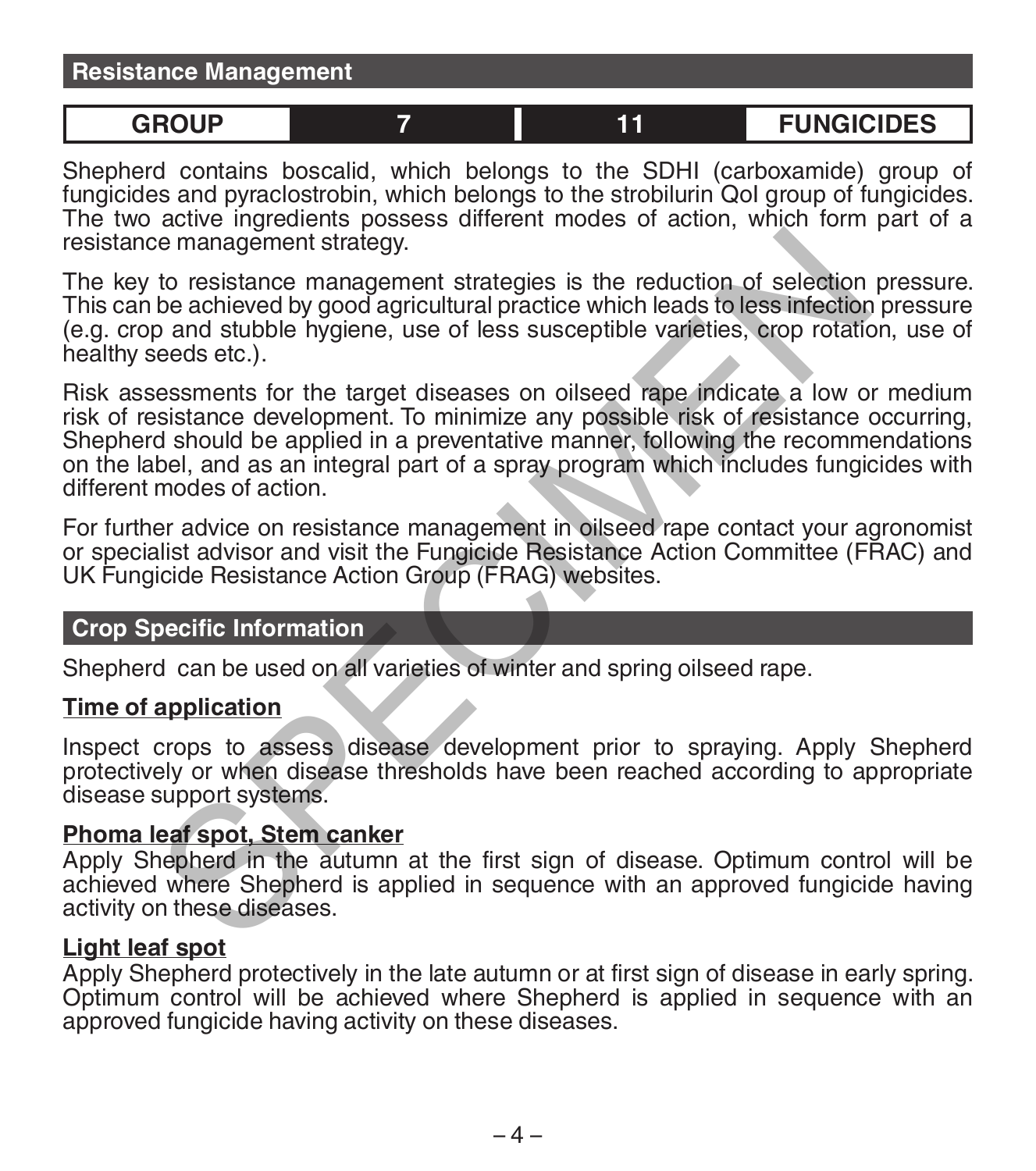# **Sclerotinia stem rot**

Apply Shepherd in high disease risk situations at early to full flower to coincide with or just before first petal fall, and before disease symptoms are visible. Applications made after the end of flowering (GS 69 BBCH) may result in reduced levels of Sclerotinia control.

## **Alternaria dark leaf and pod spot**

Apply Shepherd from full flowering up to and including when 50% of pods have reached final size. Applications made after the end of flowering may result in reduced levels of control.

#### **Rate of application**

Apply Shepherd at 0.8 l/ha in a recommended water volume of 150-300 litres of water per hectare.

#### **Mixing and Application**

#### **Mixing**

#### **Mixing procedure**

Never prepare more spray solution than is required.

Three quarters fill the tank with clean water and start the agitation. To ensure thorough mixing of the product, invert the container several times before opening. Add the required quantity of Shepherd to the spray tank while re-circulating. Add the remainder of the water and continue agitation until spraying is complete. eleptron of the and a recommended water volume of 150-300 litres<br>
A. Applications made after the end of flowering may result in reduced<br>
application<br>
and Application<br>
are.<br>
and Application<br>
are.<br>
and Application<br>
are.<br>
and

When tank mixes are to be used, take due note of any instructions given as to the order of mixing. Each product should be added separately to the spray tank and fully dispersed before the addition of any further product(s).

Rinse empty containers thoroughly, using an integrated pressure rinsing device or by manually rinsing three times. Add washings to tank at time of filling and dispose of container safely.

#### **Application**

Apply 0.8 l/ha Shepherd in a recommended water volume of 150-300 litres of water per hectare as a MEDIUM spray, as defined by the BCPC. In dense crops, using the increased water volume will help achieve adequate penetration and good coverage of the crop.

Effectiveness using three star drift reduction technology may be reduced.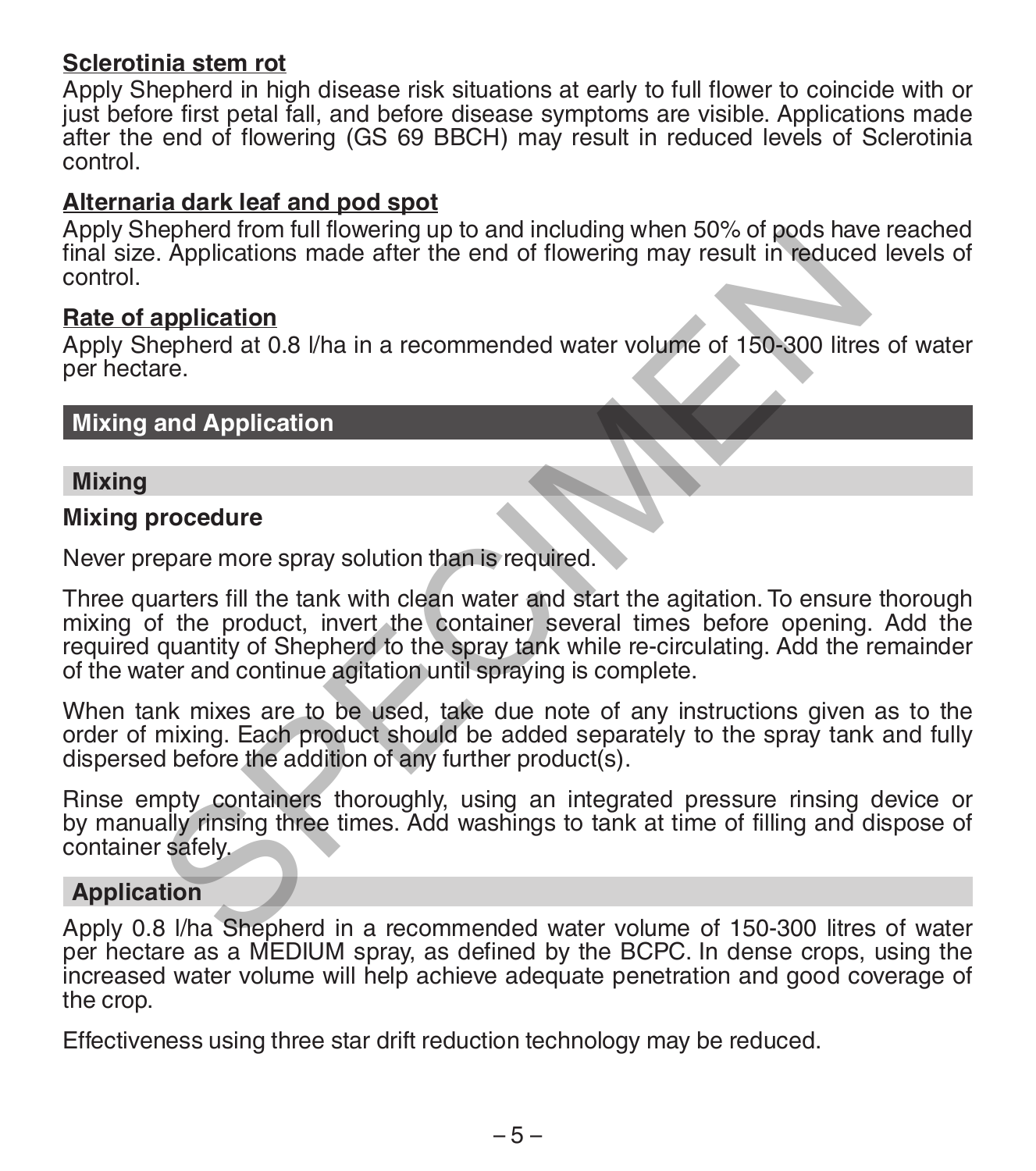Where possible use narrow-wheeled high clearance application equipment. To ensure optimum spray coverage and minimize spray drift, adjust the spray boom to the appropriate height above the crop, according to guidance provided by the sprayer and/ or nozzle manufacture.

#### **Tank cleaning**

After spraying, thoroughly clean and flush out application machinery with a minimum of throa rinces

# **Following Crops**

Any crop can follow normally harvested or failed crops treated with Shepherd.

#### **Compatibility**

For details of compatibilities contact your distributor, local BASF representative, the BASF Technical Services Hotline: 0845 602 2553 or visit our website on: www. agriCentre.basf.co.uk

#### **Trade Mark Acknowledgments**

Shepherd ® is a registered trademark of BASF.

#### **Company Advisory Information**

#### **The following does not form part of the authorised label text.**

With many products there is a general risk of resistance developing to the active ingredients. For this reason a change in activity cannot be ruled out. It is generally impossible to predict with certainty how resistance may develop because there are so many crop and use connected ways of influencing this. We therefore have to exclude liability for damage or loss attributable to any such resistance that may develop. To help minimise any loss in activity the BASF recommended rate should in all events be adhered to. ng Crops<br>
In a Crops can follow normally harvested or failed crops treated with Shepherd.<br>
tibility<br>
alls of compatibilities contact your distributor, local BASF repre<br>
F Technical Services Hotline: 0845 602 2553 or visit

Numerous, particularly regional or regionally attributable, factors can influence the activity of the product. Examples include weather and soil conditions, crop plant varieties, crop rotation, treatment times, application amounts, admixture with other products, appearance of organisms resistant to active ingredients and spraying techniques. Under particular conditions a change in activity or damage to plants cannot be ruled out. The manufacturer or supplier is therefore unable to accept any liability in such circumstances. All goods supplied by us are of high grade and we believe them to be suitable, but as we cannot exercise control over their mixing or use or the weather conditions during and after application, which may affect the performance of the material, all conditions and warranties, statutory or otherwise, as to the quality or fitness for any purpose of our goods are excluded and no responsibility will be accepted by us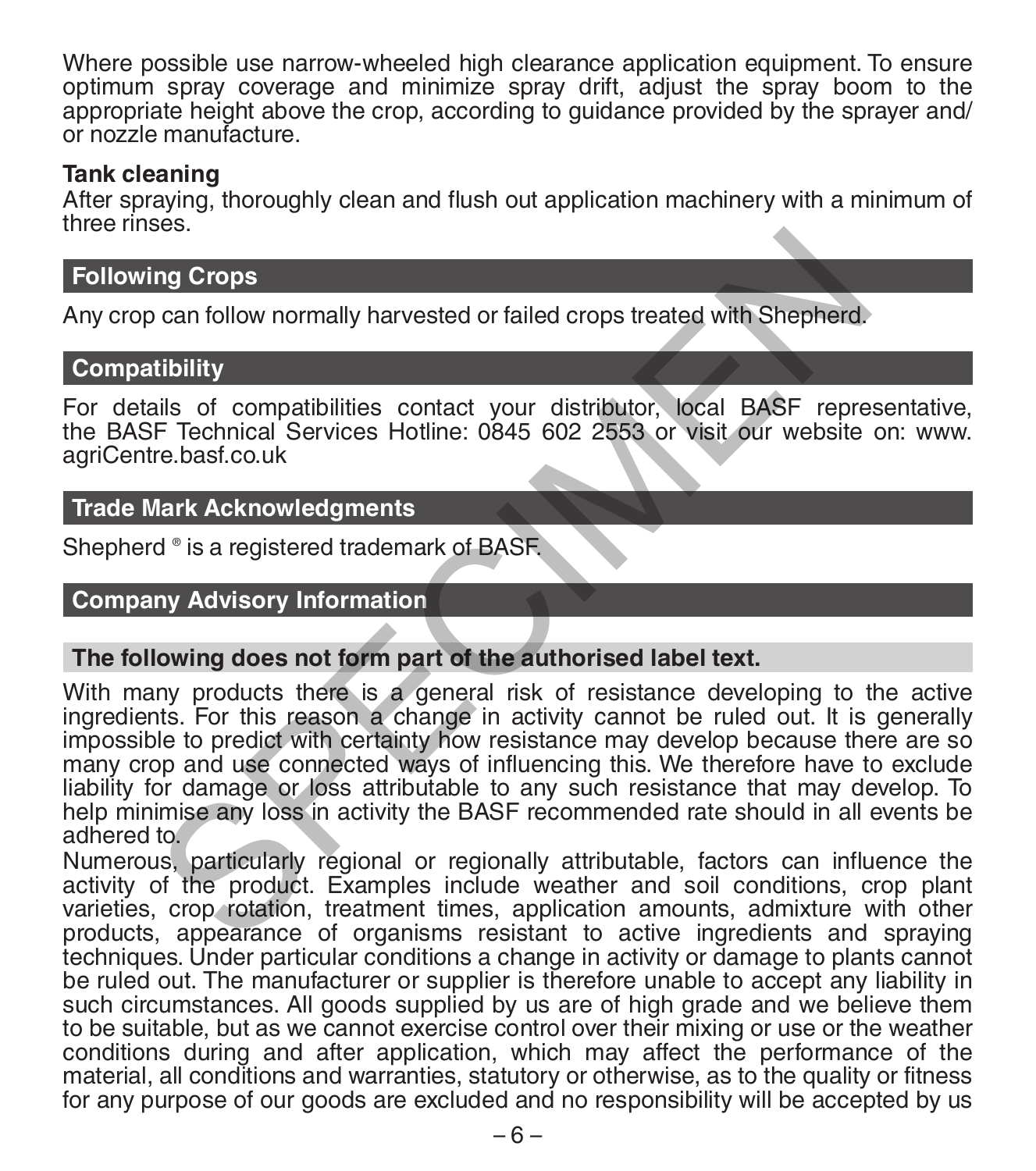for any damage or injury whatsoever arising from their storage, handling, application or use; but nothing should be deemed to exclude or restrict any liability upon us which cannot be excluded or restricted under the provisions of the Unfair Contract Terms Act 1977 or any similar applicable law.

# **Section 6 of the Health and Safety at Work Act**

# **Additional Product Safety Information**

The product label provides information on a specific pesticidal use of the product; do not use otherwise, unless you have assessed any potential hazard involved, the safety measures required and that the particular use has "off-label" approval or is otherwise permitted under the Plant Protection Product Regulations (EC) No 1107/2009. nal Product Safety Information<br>
butch label provides information on a specific pesticidal use of the protection<br>
strengthermation on a specific pesticidal nazard involved,<br>
s required and that the particular use has "off-l

The information on this label is based on the best available information including data from test results.

# **Safety Data Sheet**

To access the Safety Data Sheet for this product scan the QR code or use the weblink below:



agricentre.basf.co.uk/Shepherd/MSDS

Alternatively, contact your supplier.